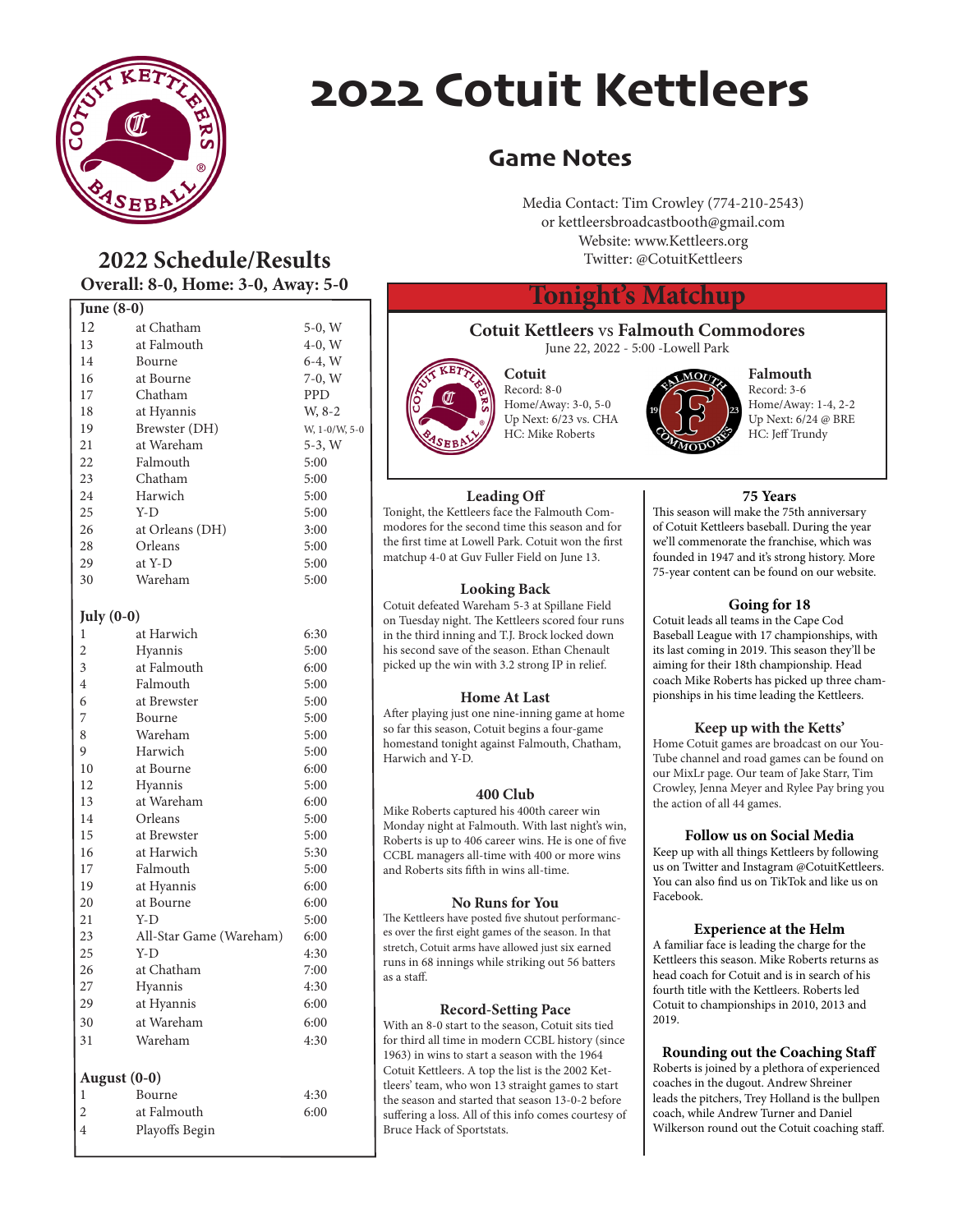#### **2022 Team Stats Offense (Per Game)**

| $1.010 \times 10^{-1}$ |  |
|------------------------|--|
|                        |  |
|                        |  |
|                        |  |
|                        |  |
|                        |  |
|                        |  |
|                        |  |
|                        |  |
|                        |  |
|                        |  |
|                        |  |
|                        |  |
|                        |  |
|                        |  |

#### **Pitching (Per Game)**

#### **Fielding (Per Game)**

#### **Cotuit Record When...**

| East Division:3-0            |
|------------------------------|
| Score less than 3 runs: 1-0  |
| Score 3-6 runs: 5-0          |
|                              |
| Score 10+ runs: 0-0          |
| One-run games: 1-0           |
| Give up less than 3 runs:6-0 |
|                              |
| Give up 6-9 runs: 0-0        |
| Give up 10+ runs: 0-0        |
|                              |
|                              |
| Weekdays: 4-0                |
| Weekends: 4-0                |
|                              |
| Did not hit home run: 2-0    |
| Doubleheaders 2-0            |
| Walk-off games:1-0           |
|                              |

| <b>Numerical Roster</b> |                  |                |                       |           |
|-------------------------|------------------|----------------|-----------------------|-----------|
| <u>No.</u>              | Name             | Pos.           | School                | Year      |
| $\overline{c}$          | Chandler Simpson | IF             | Georgia Tech          | Sophomore |
| 6                       | Justin Miknis    | $\mathcal{C}$  | Kent State            | Junior    |
| 8                       | CJ Kayfus        | IF/OF          | Miami                 | Sophomore |
| 9                       | Cam Collier      | OF             | Chipola JC            | Freshman  |
| 10                      | Ryan Ritter      | IF             | Kentucky              | Junior    |
| 11                      | Brooks Baldwin   | IF/OF          | UNC-Wilmington        | R-Junior  |
| 12                      | Tommy Troy*      | IF/OF          | Stanford              | Sophomore |
| 13                      | Jackson Kelley   | <b>RHP</b>     | Mercer                | Junior    |
| 14                      | Carter Trice     | ΙF             | <b>NC</b> State       | Sophomore |
| 15                      | Caleb Lomavita   | $\overline{C}$ | Cal                   | Freshman  |
| 16                      | Kade Kern        | OF             | Ohio State            | Sophomore |
| 17                      | Victor Scott II  | OF             | West Virginia         | Junior    |
| 19                      | William Privette | <b>RHP</b>     | C. of Charleston      | Sophomore |
| 20                      | Zach Cole        | OF             | <b>Ball State</b>     | Junior    |
| 22                      | Eddie Park*      | OF             | Stanford              | Sophomore |
| 23                      | Joey Dixon*      | <b>RHP</b>     | Stanford              | Sophomore |
| 24                      | Tyler Johnson    | OF/IF          | Coastal Carolina      | Senior    |
| 25                      | Josh Pearson     | OF             | <b>LSU</b>            | Freshman  |
| 28                      | Ben Johnson*     | <b>RHP</b>     | Ga. Southern          | Sophomore |
| 30                      | Ethan Chenault   | RHP            | UNC-Wilmington        | Sophomore |
| 33                      | Bo Bonds*        | <b>RHP</b>     | La-Lafayette          | Sophomore |
| 34                      | Isaiah Coupet    | <b>LHP</b>     | Ohio State            | Sophomore |
| 36                      | Harrison Cohen   | <b>RHP</b>     | George Washington     | R-Senior  |
| 37                      | Dalton Rogers*   | <b>LHP</b>     | Southern Miss         | Sophomore |
| 38                      | Chris Stuart     | LHP            | San Jacinto           | Freshman  |
| 39                      | Daniel Brooks    | RHP            | C. of Charleston      | Freshman  |
| 40                      | Ryan Bruno*      | <b>LHP</b>     | Stanford              | Sophomore |
| 41                      | Kade Morris      | <b>RHP</b>     | Nevada                | Sophomore |
| 42                      | Kenya Huggins    | <b>RHP</b>     | Chipola JC            | Freshman  |
| 43                      | TJ Brock         | <b>RHP</b>     | Ohio State            | Senior    |
| 44                      | Kyle Karros      | IF             | UCLA                  | Sophomore |
| 45                      | Will Jacobson    | RHP/IF         | Harvard               | Junior    |
| 46                      | Ty Johnson       | RHP            | <b>Ball State</b>     | Sophomore |
| 47                      | Tyler Bosma      | <b>LHP</b>     | Kentucky              | Graduate  |
| 48                      | Adam Boucher     | <b>RHP</b>     | Duke                  | Sophomore |
| 50                      | Max Gieg         | <b>RHP</b>     | <b>Boston College</b> | Junior    |
| 51                      | Paul Skenes*     | C/RHP          | Air Force             | Sophomore |

\* indicates signed but not activated

#### **Coaching Staff**

| Bullpen Coach:Trey Holland      |  |
|---------------------------------|--|
|                                 |  |
| Assistant CoachDaniel Wilkerson |  |

#### **Front Office Staff**

| General ManagerBruce Murphy |  |
|-----------------------------|--|

#### **Pronouciations**

- #19 Privette (Priv-it)
- #34 Coupet (Coo-pay)
- #47 Bosma (Boz-ma)
- #48 Boucher (Boo-shay)
- #50 Gieg (gig... like gigabite)
- #51 Skenes (Ski-nz)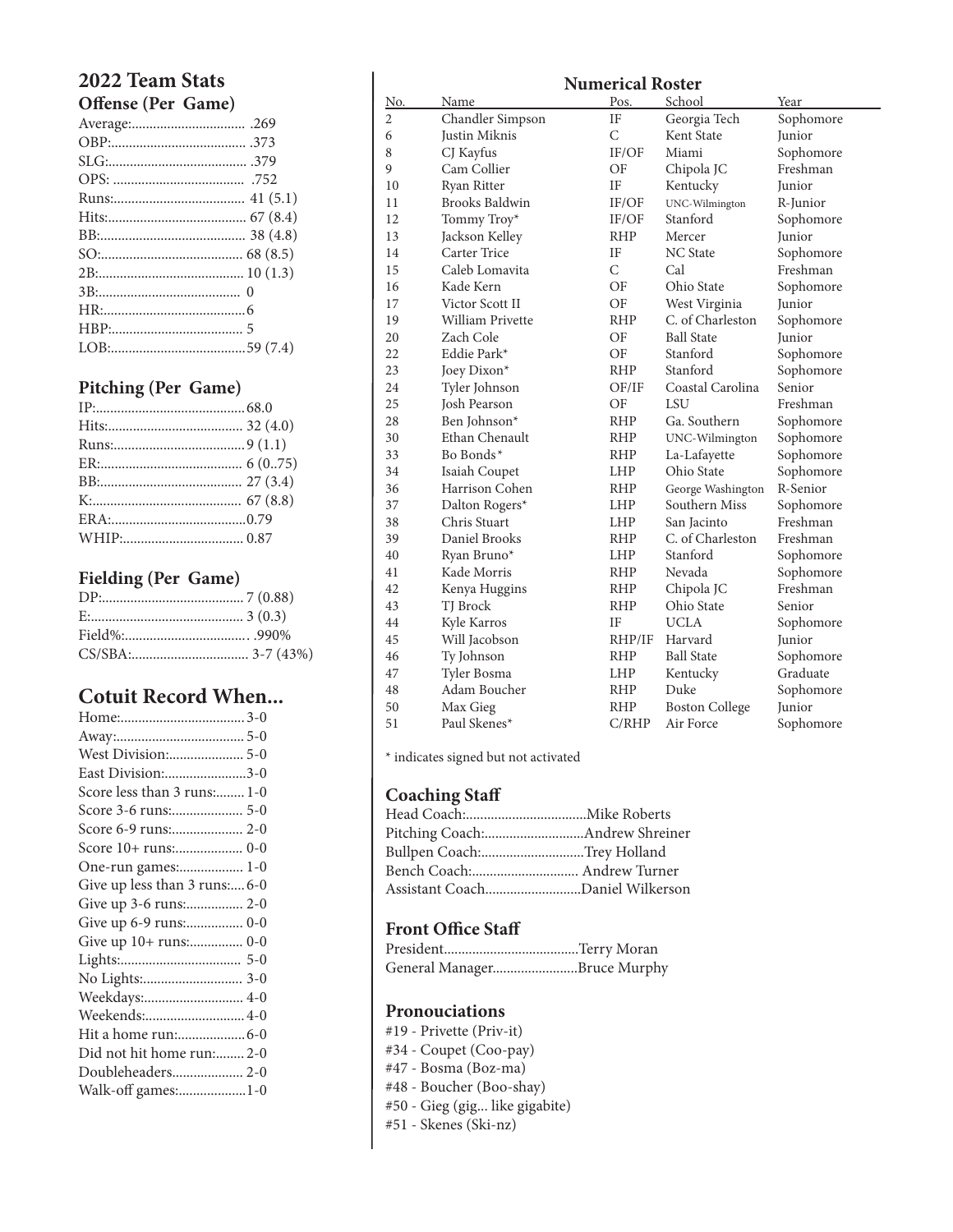#### **2022 CCBL Standings**

#### **West**

| west                      |  |
|---------------------------|--|
|                           |  |
| Bourne Braves3-4-2        |  |
| Wareham Gatemen 3-5-1     |  |
| Hyannis Harbor Hawks3-5-1 |  |
| Falmouth Commodores 3-6   |  |
|                           |  |
|                           |  |
| East                      |  |
| Brewster Whitecaps 5-4    |  |
|                           |  |
| Orleans Firebirds4-4-1    |  |
| Harwich Mariners4-5       |  |
| Chatham Anglers 3-4-1     |  |
|                           |  |

#### **Scouting the Opposition**

#### **At a Glance**

Opponent: Falmouth Commodores Record: 3-6 (3-6 L10, Streak: 1W) Last Game: W 4-1 @ Chatham on 6/21 Next Game: June 23, @ Harwich Last Matchup: 6/13/22; 4-0 Cotuit Win

#### **Team Leaders**

| AVG: | Colby Halter (.429)   |
|------|-----------------------|
| H:   | Alex Mooney (8)       |
| R:   | Alex Mooney (5)       |
| HR:  | Brayden Taylor (2)    |
| RBI: | Anthony Mackenzie (5) |
| 2B:  | Alex Mooney (4)       |
| BB:  | Jacob Cozart (7)      |
| SO:  | Maui Ahuna (12)       |
|      |                       |
| IP:  | Ben Hess $(7.0)$      |
|      |                       |

#### SO: Juaron Watts-Brown (12) ERA: Four Tied (0.00) W: Three Tied (1) SV: 2 Tied (1)

#### **Opponent Team Stats**

**Offense (Per Game)**

#### **Pitching (Per Game)**

#### **Ketts' Leaders**

| AVG:        | Chandler Simpson (.636)  |
|-------------|--------------------------|
| OBP:        | Chandler Simpson (.714)  |
| SLG:        | Chandler Simpson (.818)  |
| OPS:        | Chandler Simpson (1.532) |
| AB:         | Brooks Baldwin (33)      |
| R:          | Kade Kern (6)            |
| H:          | Brooks Baldwin (10)      |
|             | Ryan Ritter (10)         |
| 2B:         | Ryan Ritter (3)          |
| 3B:         | None                     |
| HR:         | Ryan Ritter (2)          |
| RBI:        | Ryan Ritter (6)          |
| BB:         | Kade Kern (6)            |
| HBP:        | Victor Scott (2)         |
| SO:         | Ryan Ritter (10)         |
|             | Brooks Baldwin (10)      |
| SB:         | Brooks Baldwin (7)       |
|             |                          |
| APP:        | Two Tied (3)             |
| $\cdot$ IP: | Kade Morris (10.2)       |
| W           | William Privette (2)     |
| BB:         | Kade Morris (5)          |
| SO:         | Jackson Kelley (13)      |
| SV:         | TJ Brock (2)             |
| ERA:        | Eight Tied (0.00 ERA)    |
| WHIP:       | TJ Brock (0.430)         |
|             |                          |
|             |                          |
|             |                          |

#### **Today's Probable Pitcher**

#### **Adam Boucher RHP, Duke, Rising Junior**

 2022 CCBL Stats: 0-0, 0.00 ERA, 1 G, 3.2 IP, 0 H, 4 K, 3 BB, 0 ER, 0 R, 0 HR, 0 BK, 0 HR, 9.8 K/9 2022 @ Duke: 3-2, 4.29 ERA, 21G/1S, 35.2 IP, 27 H, 50 K, 20 BB, 17 ER, 17 R, 3 HR, 12.6 K/9



--NEW BEGINNINGS: Boucher takes the ball after pitching just one start in 2022. Previously, Boucher last pitched in the 2020 Last Dance Tournament in New Jersey during the summer of 2020.

-LAST TIME OUT: In his first start of the season, Boucher tossed 3.2 innings without allowing a hit against Bourne in addition to three walks and four strikeouts.

 -SUMMER SUCCESS: In a short stint in the NECBL last summer, Boucher dominated to strike out 16 K/9 for Martha's Vineyard.

 -BLUE DEVIL REUNION: Boucher arrives in Cotuit with utlity infielder Graham Pauley from Duke.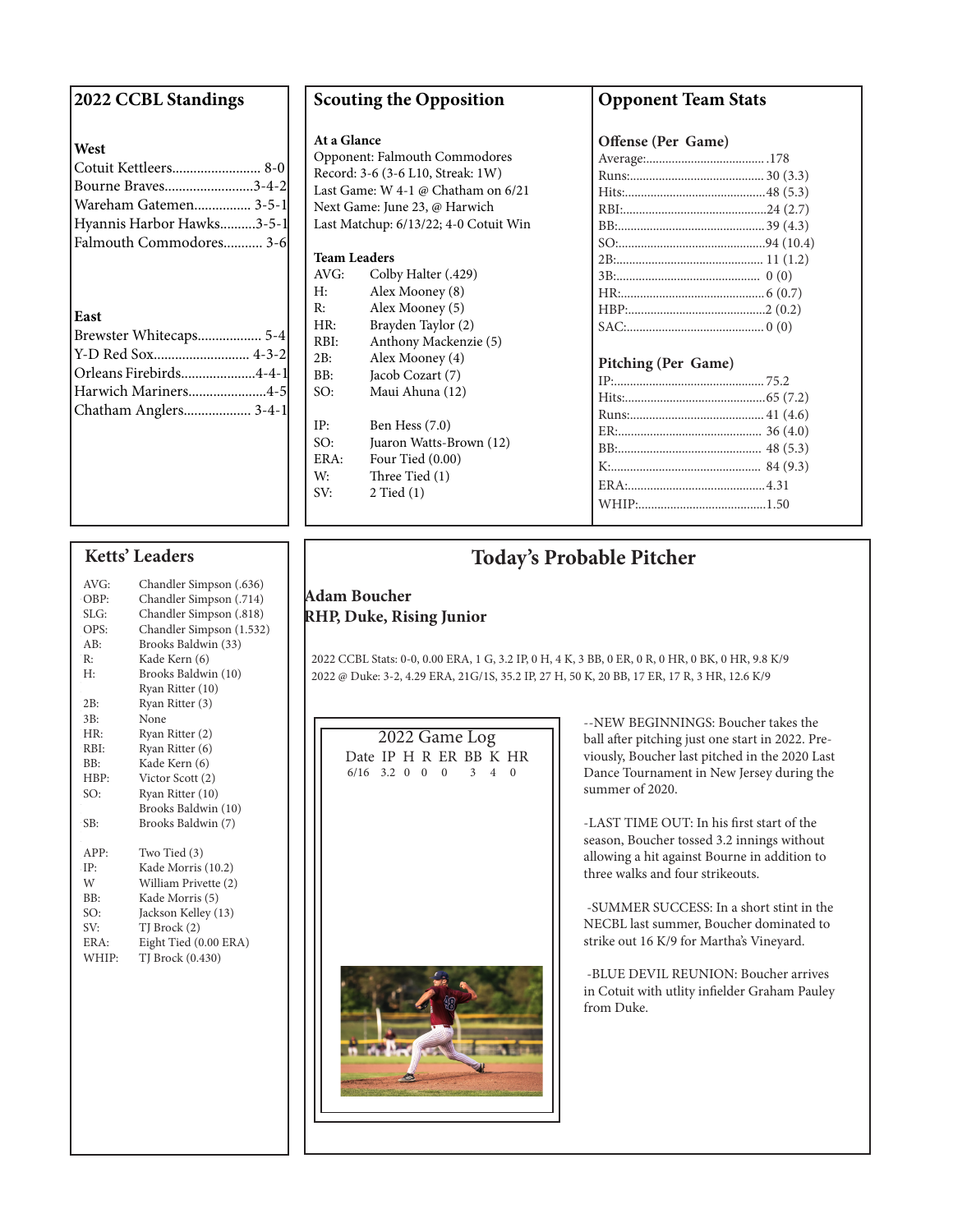## **Transactions**

| Date    | <b>Player</b>   | <b>Transaction</b> |
|---------|-----------------|--------------------|
| Jun. 13 | Cam Hill        | Released           |
| Jun. 15 | Mitch Jebb      | Released           |
| Jun. 15 | CJ Kayfus       | Activated          |
| Jun. 15 | Zach Cole       | Signed/Activated   |
| Jun. 17 | Peyton Williams | Released           |
| Jun. 17 | Kyle Karros     | Activated          |
| Jun. 18 | Jake Berger     | Released           |
| Jun. 18 | Joe Williams    | Released           |
| Jun. 18 | Tyler Johnson   | Signed/Activated   |
| Jun. 20 | Josh Pearson    | Activated          |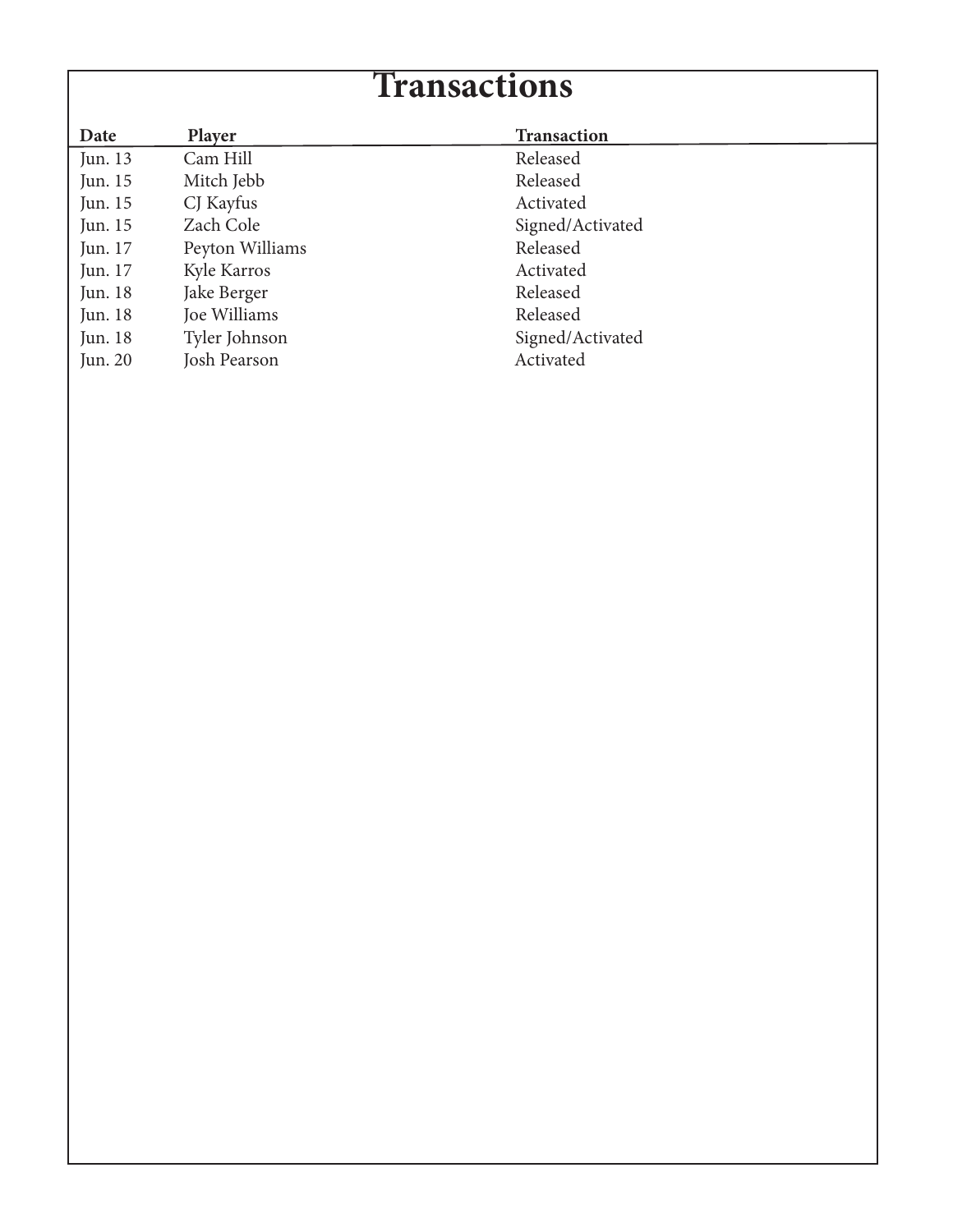## **MULTI-HIT/RBI GAMES/STREAKS**

| <b>Mutli-Hit Games</b> | 2                        | 3                        | $\overline{4}$           | <b>Total</b> | <b>Mutli-RBI Games</b> | $\overline{2}$           | 3                        | $4+$                     | Total |
|------------------------|--------------------------|--------------------------|--------------------------|--------------|------------------------|--------------------------|--------------------------|--------------------------|-------|
| 2 Simpson, Chandler    | 2                        |                          | $\overline{\phantom{a}}$ | 3            | 6 Miknis, Justin       |                          |                          | $\overline{\phantom{a}}$ |       |
| 8 Kayfus, CJ           | $\overline{\phantom{0}}$ |                          | $\overline{\phantom{a}}$ |              | 10 Ritter, Ryan        | $\overline{\phantom{0}}$ | $\overline{\phantom{a}}$ |                          |       |
| 9 Collier, Cam         |                          | $\overline{\phantom{a}}$ | $\sim$                   |              | 14 Trice, Carter       | $\overline{\phantom{a}}$ |                          | $\sim$                   |       |
| 10 Ritter, Ryan        | $\overline{\phantom{0}}$ |                          |                          | 2            | 17 Scott, Victor       |                          | $\overline{\phantom{a}}$ | $\overline{\phantom{a}}$ |       |
| 11 Baldwin, Brooks     |                          |                          | $\overline{\phantom{a}}$ |              |                        |                          |                          |                          |       |
| 14 Trice, Carter       |                          | $\overline{\phantom{a}}$ | $\overline{\phantom{0}}$ |              |                        |                          |                          |                          |       |
| 15 Lomavita, Caleb     |                          | $\overline{\phantom{a}}$ | $\overline{\phantom{a}}$ |              |                        |                          |                          |                          |       |
| 18 Pauley, Graham      |                          | $\overline{\phantom{a}}$ | $\overline{\phantom{a}}$ |              |                        |                          |                          |                          |       |
| 20 Cole, Zach          | <sup>1</sup>             | $\overline{\phantom{a}}$ | $\overline{\phantom{a}}$ |              |                        |                          |                          |                          |       |
| 44 Karros, Kyle        |                          | $\overline{\phantom{a}}$ | $\sim$                   |              |                        |                          |                          |                          |       |

| <b>Mutli-RBI Games</b> |   |   | Total |  |
|------------------------|---|---|-------|--|
| 6 Miknis, Justin       |   | ۰ |       |  |
| 10 Ritter, Ryan        | ۰ |   |       |  |
| 14 Trice, Carter       | - |   |       |  |
| 17 Scott, Victor       |   |   |       |  |

44 Karros, Kyle 4 4

| <b>Hitting Streaks</b> | Longest | Current | <b>Reached Base Streaks</b> | Longest | Current |
|------------------------|---------|---------|-----------------------------|---------|---------|
| 2 Simpson, Chandler    |         |         | 2 Simpson, Chandler         |         |         |
| 6 Miknis, Justin       |         |         | 6 Miknis, Justin            |         |         |
| 8 Kayfus, CJ           |         |         | 8 Kayfus, CJ                |         |         |
| 9 Collier, Cam         |         |         | 9 Collier, Cam              |         |         |
| 10 Ritter, Ryan        |         |         | 10 Ritter, Ryan             |         |         |
| 11 Baldwin, Brooks     | h       |         | 11 Baldwin, Brooks          |         |         |
| 14 Trice, Carter       |         |         | 14 Trice, Carter            |         |         |
| 17 Scott, Victor       |         |         | 16 Kern, Kade               |         |         |
| 18 Pauley, Graham      |         |         | 17 Scott, Victor            |         |         |
| 20 Cole, Zach          |         |         | 18 Pauley, Graham           |         |         |
|                        |         |         | 20 Cole, Zach               |         |         |

## **The Last Time (Cotuit in 2022)...**

| A Kett stole three or more bases in a game  Graham Pauley; June 16 at Bourne/ Victor Scott; June 16 vs Bourne |  |
|---------------------------------------------------------------------------------------------------------------|--|
|                                                                                                               |  |
|                                                                                                               |  |
|                                                                                                               |  |
|                                                                                                               |  |
|                                                                                                               |  |
|                                                                                                               |  |